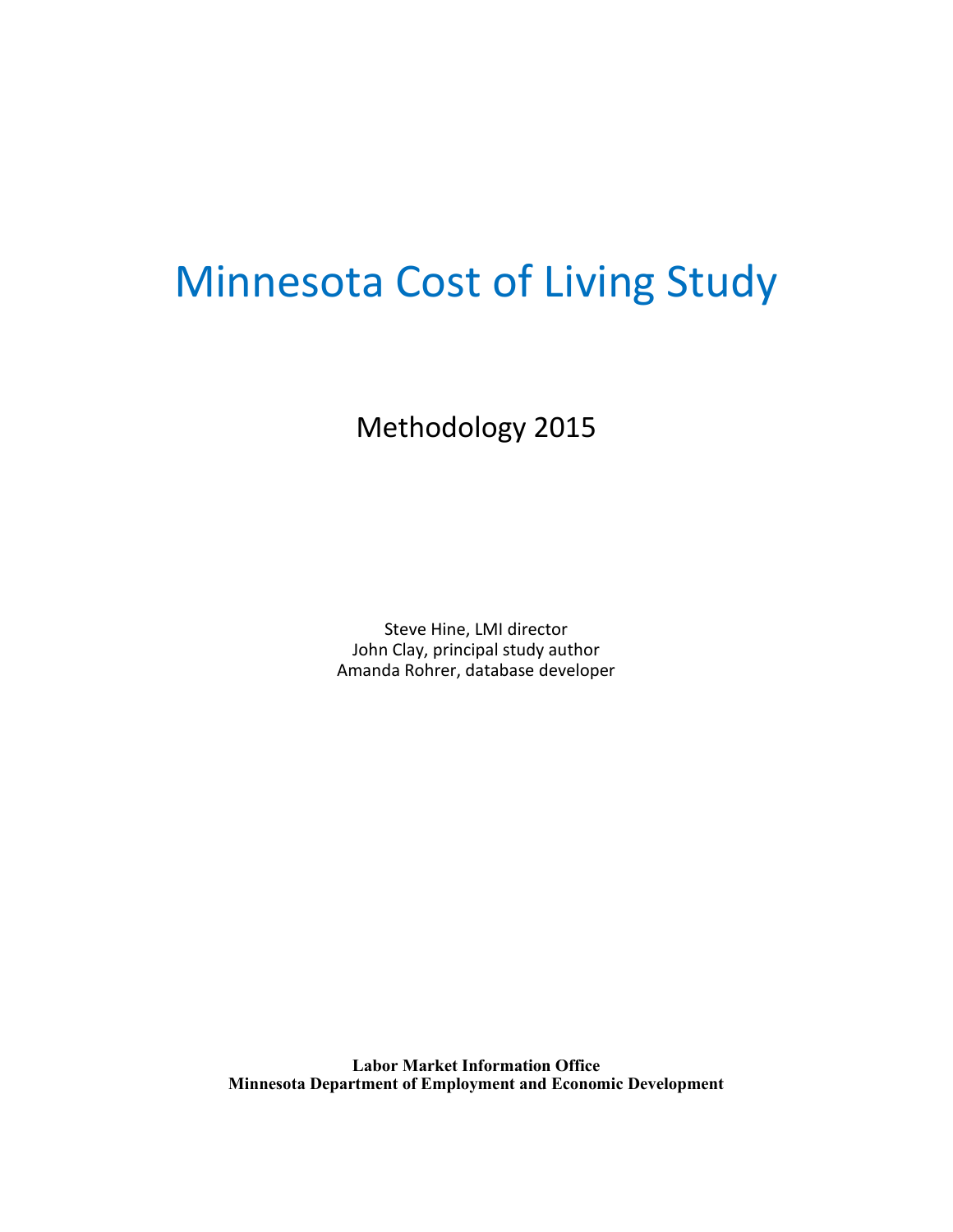The Cost of Living Study provides a yearly estimate of the basic-needs cost of living in Minnesota, for individuals and families, by county, region, and statewide. The study examines monthly living costs in seven cost categories: food, housing, health care, transportation, child care, other necessities, and net taxes. Total costs are presented as yearly and hourly dollar amounts. Category costs are presented as monthly dollar amounts.

Rather than describing what families are spending as the Consumer Expenditure Survey does, the study estimates the cost of living. I might spend my money on one apple for my two children and split it in half if one apple is all I can afford. That's my spending. But what my family really need is two apples. That's my basic need.

And rather than looking at a percentage change in costs over time as the Consumer Price Index does, the study looks at dollar costs. We don't ask the cashier at the store how many percent higher the apple's price is today than the last time we shopped. We ask: How much does the apple cost?

The Cost of Living represents neither a poverty-level living nor a middle-class living but rather a living that meets basic needs for health and safety.

There is no money built in for savings, vacations, entertainment, eating out, tobacco, or alcohol, even though most of these elements are part of a normal healthy life. To meet the mandate of a basic-needs living, the study excludes these costs.

The full results of the study are calculated in an SQL database maintained by the state's Labor Market Information office. For ease of use, a core subset of results are presented through the Cost of Living online tool at the website of the Department of Employment and Economic Development.

# **Family Types**

#### **Database**

The Cost of Living SQL database calculates results for 332,852 family compositions in 107 geographic regions of Minnesota for a total of 35,615,164 results. The regions are counties, Economic Development Regions, Planning Regions, and the state as a whole.

The large number of family and geographic options allows researchers to thoroughly examine the potential effects of family composition and geography on living costs, even though one family composition might actually be far more typical than another in Minnesota, or even though a given family composition might not actually be present in a certain county this year (though it could be next year).

Because some family compositions are more common than others and some might be outright hypothetical in a given year, we do not combine costs of different families into any kind of total or average. We instead take one family composition at a time and then compare by county or combine counties into weighted averages for larger regions.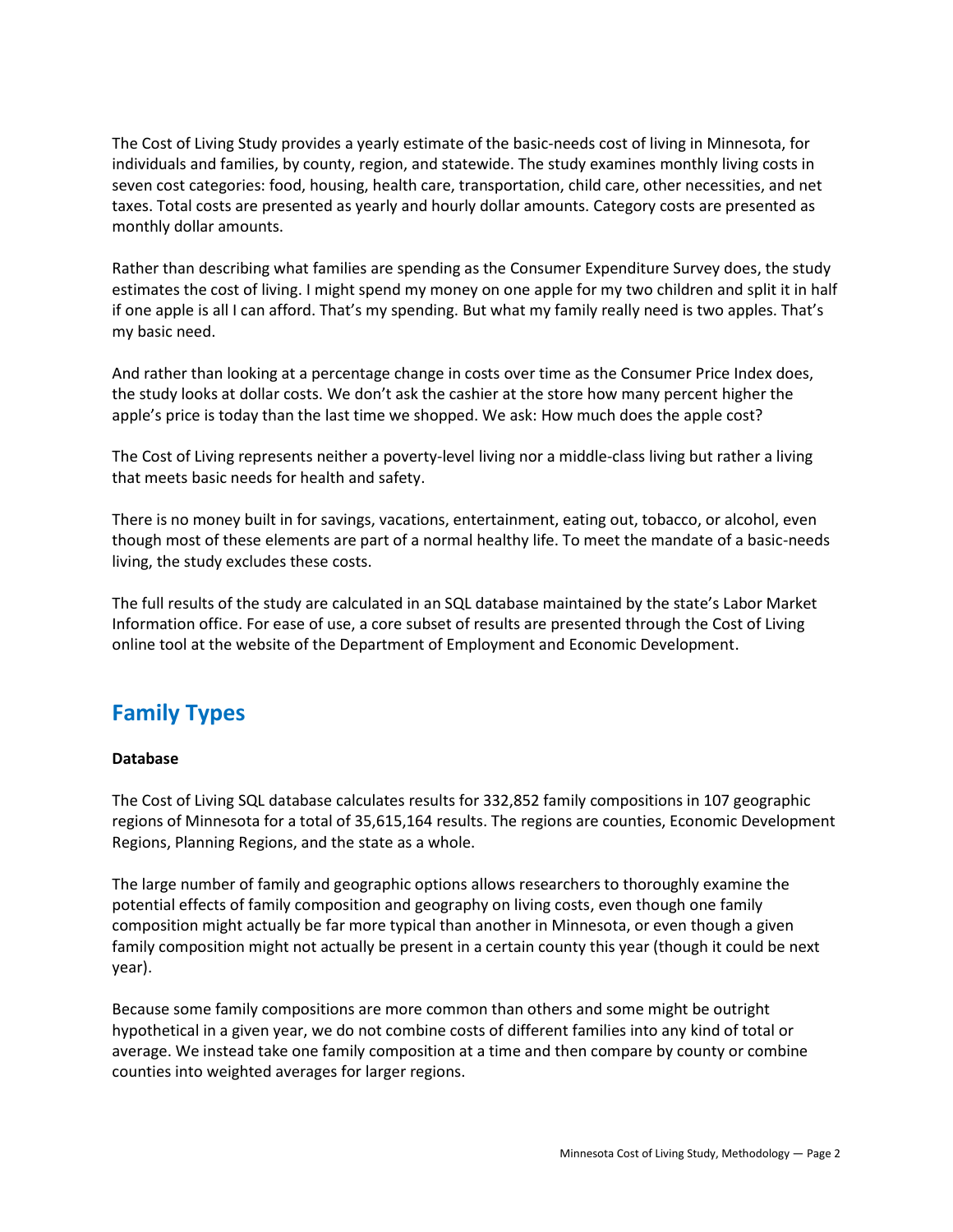#### **Online tool**

The Cost of Living online tool offers a core subset of results for 24 family compositions in 107 geographic regions of Minnesota for a total of 2,568 results. As in the database, the regions are counties, Economic Development Regions, Planning Regions, and the state as a whole.

To make the online tool simple and easy to use, we define, in advance, age and gender characteristics triggered by the user's selections of partnership, work, and children.

Family definitions

- A single adult, whether with or without children, is working full-time.
- Two adults, with or without children, are both working full-time, or one full-time and one parttime, or one full-time and one not working.
- A single adult without children is male, either age 19-50 or age 51 plus.
- Two adults without children are one female and one male, age 19-50 or age 51 plus.
- A single adult with children is female, age 19-50.
- Two adults with children are one female and one male, both age 19-50.
- Child 1 and child 3 are male.
- Child 2 and child 4 are female.
- $\bullet$  Child 1 is age 4-5.
- Child 2 is age  $9-11$ .
- Child 3 is age 13.
- Child 4 is age 14-18.

#### **A Typical Minnesota Family?**

To set standards or to compare to other standardized wage data, it makes sense to ask which family composition would be most typical in Minnesota. Based on the American Community Survey (DP02, 5- Year Series, 2012) and the Current Employment Statistics (Total Private Sector, 2013), we find that a 3 person family, with 2 adults working a combined 60 hours per week (averaging 30 hours per worker) is the clear choice.

The average family size in Minnesota is 3.0 persons, the average household size is 2.5 persons. The majority of households—65 percent—are family households. Seventy-nine percent of family households have two parents, and the average weekly hours per worker is 33.7.

*Partnered, 1 full-time and 1 part-time worker, 1 child*, provides a standard yearly cost and hourly wage need for a typical family, regardless of how the weekly work hours are actually distributed between the two adults.

# **Cost Calculations**

For each family type for each county, we calculate monthly costs for these seven categories, then add the seven costs together for a monthly total, then multiply by 12 for a yearly total.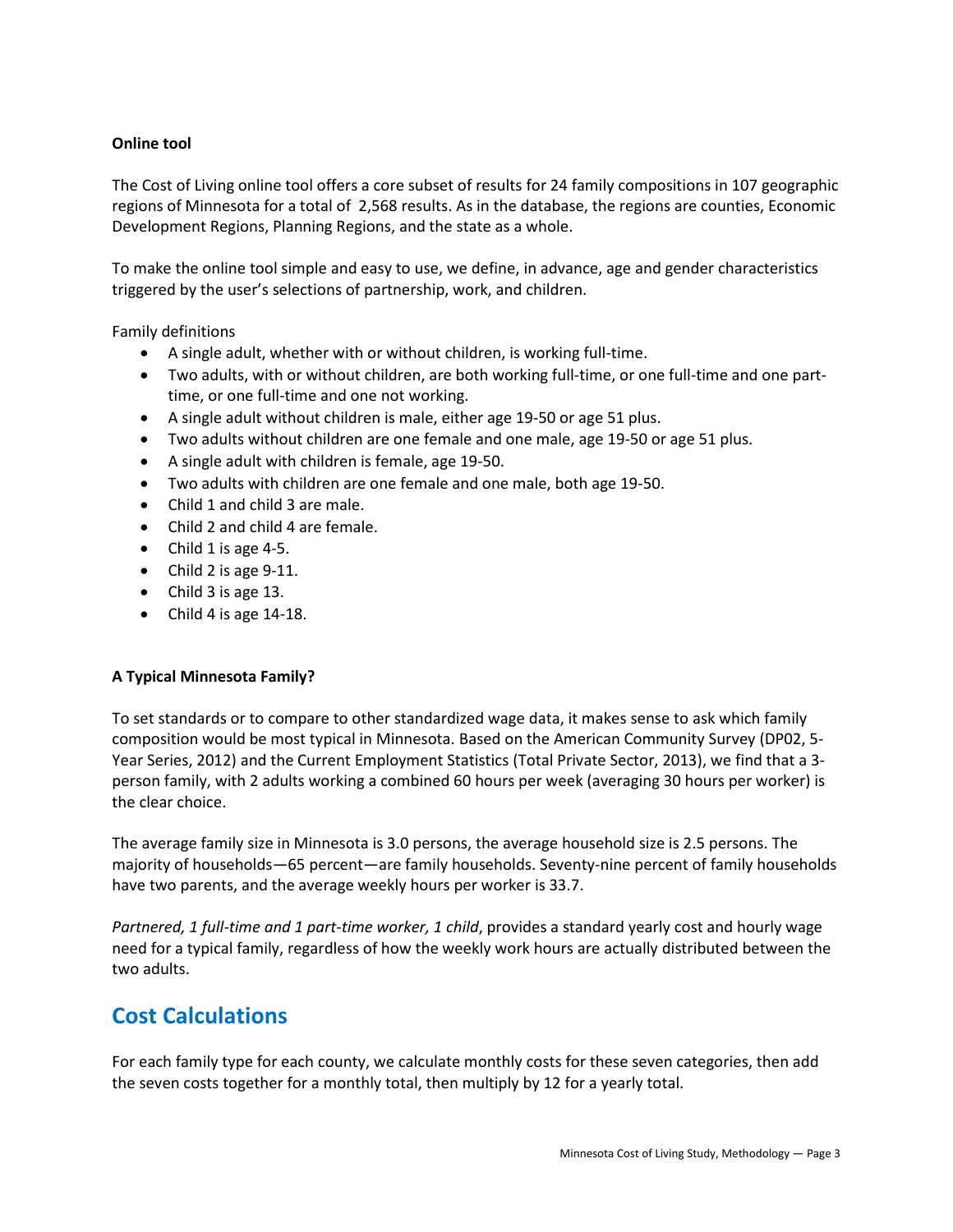The hourly wage equals the yearly total divided as follows

- One full-time worker, 2,080 hours
- Two full-time workers, 4,160 hours
- One full-time and one part-time worker, 3,120 hours.

The county is the base level of measurement. For larger regions, such as Minnesota's thirteen Economic Development Regions (EDR), or six Planning Regions (PR), or the state as a whole, we calculate a population-weighted average of all the counties that make up the region.

First we take the population of each county within the larger region as a percentage of the combined population of the larger region. Then each county's population percentage becomes that county's contribution percentage to each of the seven cost categories. If a county has 2 percent of the state's population, then 2 percent of that county's food cost for a selected family type goes into the statewide food cost for that same family type, and so on.

#### **Where does the data come from?**

Data sources for the seven cost categories include

- Bureau of Labor Statistics, US Department of Labor
- Census Bureau, US Department of Commerce
- Center for Nutrition Policy and Promotion, US Department of Agriculture
- Agency for Healthcare Research and Quality, US Department of Health and Human Services
- US Department of Housing and Urban Development
- Internal Revenue Service, US Department of the Treasury
- Federal Highway Administration, US Department of Transportation
- Minnesota Department of Revenue
- Minnesota Office of the Revisor of Statutes
- Child Care Aware of Minnesota, Saint Paul, Minnesota
- Council for Community and Economic Research, Arlington, Virginia
- National Bureau of Economic Research, Cambridge, Massachusetts

# Cost Categories – Detailed Methodologies

## **Food**

#### **Method**

Food costs are based on the US Department of Agriculture's "Food Plans: Cost of Food at Home", which provides monthly estimates of the average cost of four different food plans. We use the Moderate-Cost plan. As recommended by the USDA, we select June to serve as a sample month for the year.

Although restaurant meals are common in family budgets and diets, we do not include this additional cost for two reasons. First, it would violate our no-frills criteria; and, second, the nutritional value of food prepared away from home is less per unit of cost than food prepared at home.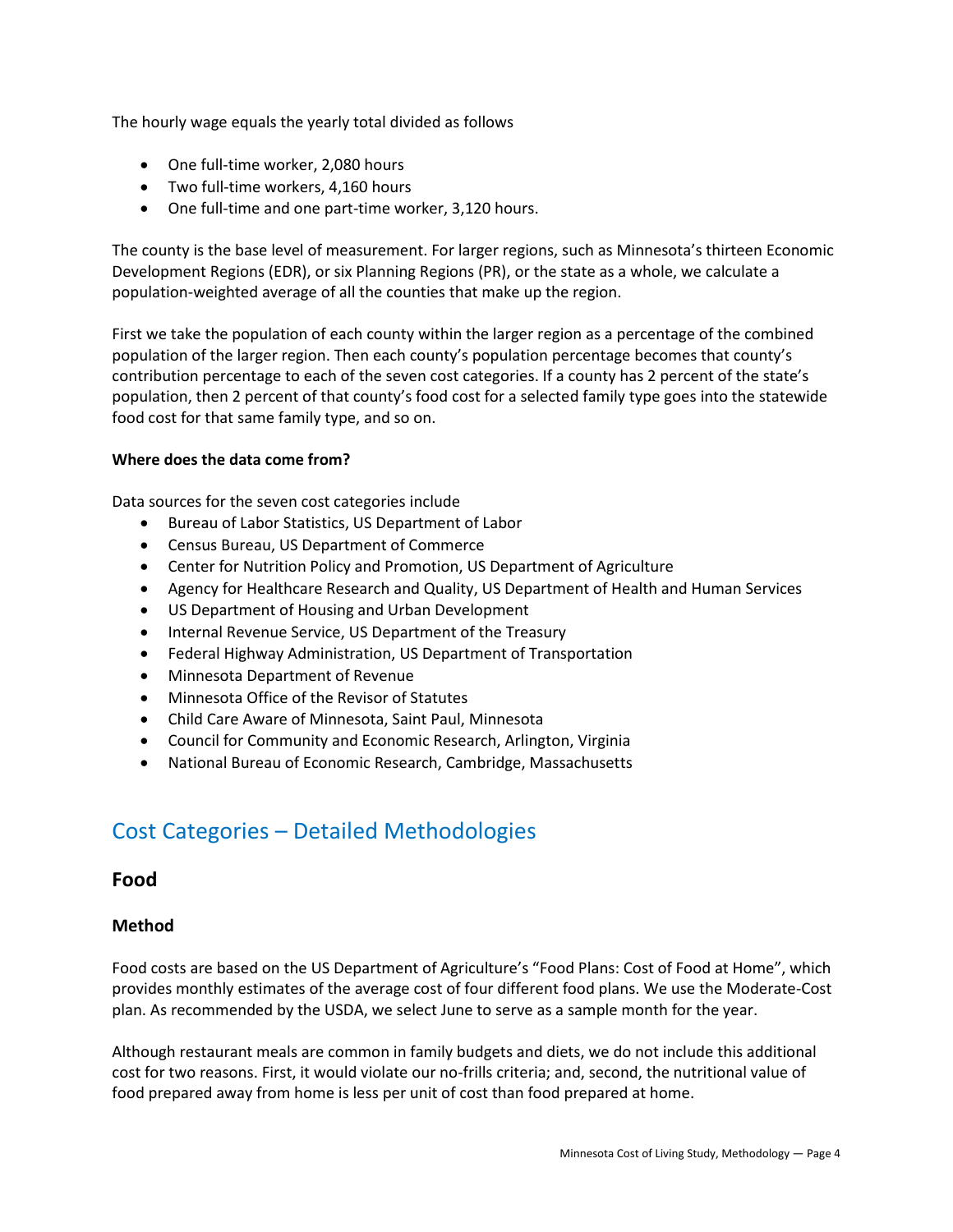The USDA Cost of Food applies age ranges for both adults and children and also applies gender to all persons age 12 and up because at this age the food cost differs considerably by gender. For simplicity, we disregard the USDA age category of 71 plus because the monthly cost differs by only a few dollars from the USDA category of 51-70.

According to the USDA, the cost of food per person also differs by family size, due to variations in efficiencies of food preparation and usage. The USDA Cost of Food table shows per-person costs for a family of four, and it offers guidelines on adjusting these per-person costs for families of other sizes. For a family of one, increase the per-person cost by 20 percent. For a family of two increase by 10 percent, family of three increase by 5 percent, family of five to six, decrease by five percent.

#### **Example**

User enters family of one female adult, age 19-50, one child age 3 and one male child age 12.

```
Food cost = [female(age19–50)*1.05]+[child(age 2–3)*1.05]+[male child(age 12–13)*1.05]
```
Finally, we adjust the total food cost for each family by county, using the groceries factor from the Cost of Living Index by County published by the Council for Community and Economic Research (C2ER), which compares county costs to US costs for a range of goods and services. Although the Cost of Living Index by County is reported by its authors to represent a baskets of costs typical for earners in the top 25th percentile of income, we have chosen, in the absence of other data sources for county-level cost indexing, to apply it as a county-level adjustment to our USDA Low-Cost Food Plan data.

#### **Example**

If user entry for a family in Aitkin County yields a monthly food cost of \$500 (resulting from USDA data and calculations as above) and if the COLI by County shows a groceries index of 98.6 for Aitkin County, then we multiply \$500 by 0.986, yielding a final monthly food cost of \$493.

## **Data sources**

See Food Plans: Cost of Food, from USDA Center for Nutrition Policy and Promotion, at [http://www.cnpp.usda.gov/USDAFoodCost-Home.htm.](http://www.cnpp.usda.gov/USDAFoodCost-Home.htm)

Council for Community and Economic Research for county-to-US COLI comparisons at [http://www.c2er.org/.](http://www.c2er.org/)

# **Housing**

## **Method**

Housing costs are based on the US Department of Housing and Urban Development (HUD) Fair Market Rent Survey (FMR), the most widely accepted standard for the cost of basic needs housing in the US.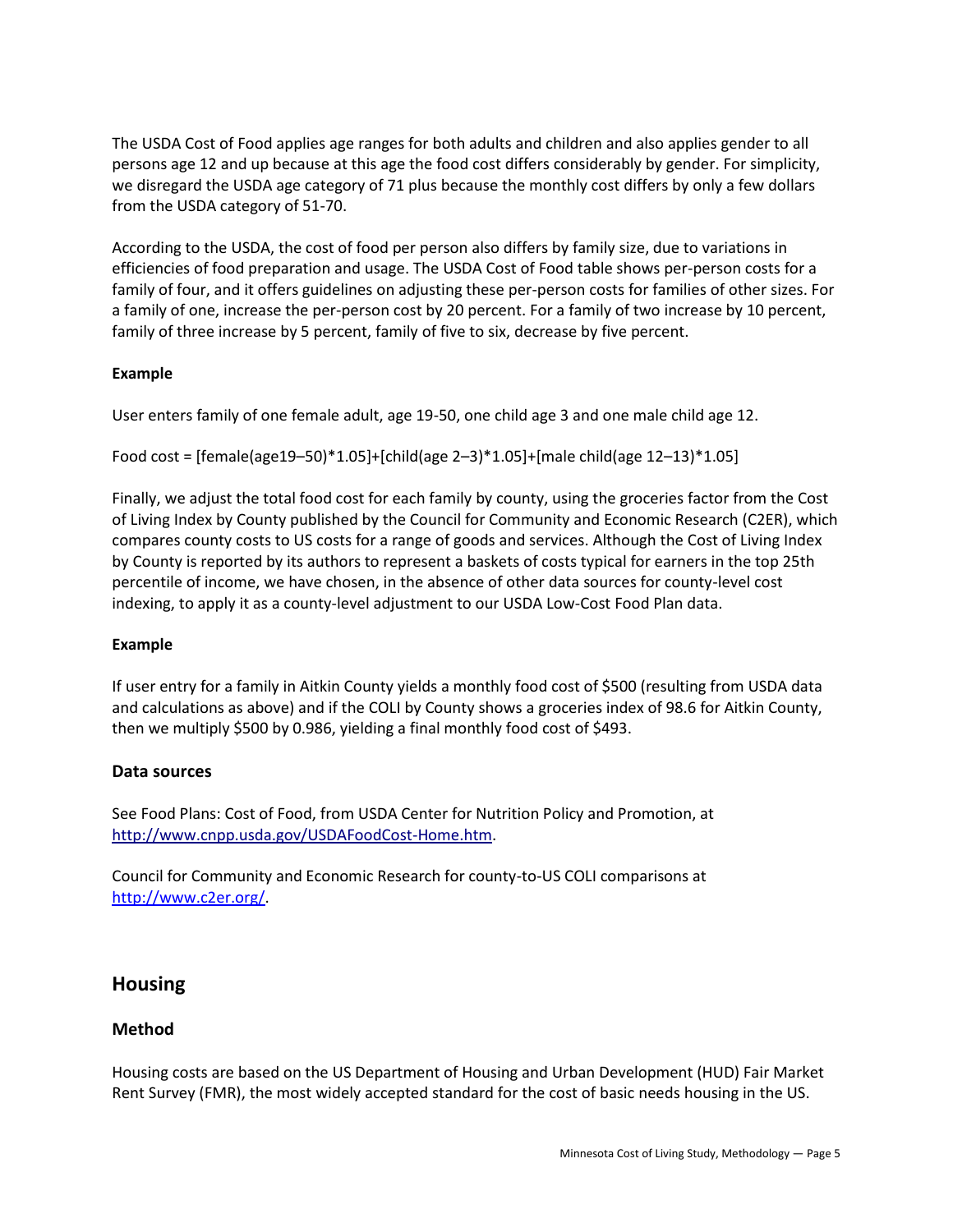According to HUD, the FMR is the "amount that would be needed to rent privately owned, decent, safe, and sanitary rental housing of a modest (non-luxury) nature with suitable amenities." FMRs are figured at the 40th percentile of rent. This cost includes utilities but does not include telephone, cable, satellite, or internet service, which is placed in our Other Necessities category.

Budget estimates are adjusted for differences in family composition. HUD's Housing Choice Voucher Program Guidebook specifies that "The dwelling unit must have a least one bedroom or living/sleeping room for every two persons. Other than very young children, children of opposite sex, may not be required to occupy the same bedroom or living/sleeping room." We assume that for any two children of different genders, if at least one is age 13 or above, the two children must have separate bedrooms.

For one adult with no children, we add a share of the FMR county studio rate to a share of the onebedroom rate. The share equals the percentage of total statewide studio-and-one-bedroom units which are studio units and, conversely, the share which are one-bedroom units, derived from the American Community Survey 5-Year Estimates, Table DP04 Selected Housing Characteristics.

#### **Example – Aitkin County, Single individual**

ACS 5-Year Estimates for 2012 shows Minnesota has 38,943 studios and 275,116 one-bedroom units.

38,943 studios + 275,116 one-bedroom = 314,059 units suitable for a single individual

38,943 /314,059 = 0.12 share of suitable units which are studios

275,116 /314,059 = 0.88 share of suitable units which are one-bedroom

\$514 month studio \* 0.12 = \$61.68 month studio share of cost

\$595 month one-bedroom \* .88 = \$523.60 month one-bedroom share of cost

 $$523.60 + $61.68$ = \$585.28 month final cost

For two adults without children, we use the one-bedroom rate. For families with one to two children, we use the two- or three-bedroom rate, depending on the age and gender rules above, and so on.

To adjust for inflation, we compare the "Table 11 Consumer Price Index for All Urban Consumers (CPI-U): Regions, by Expenditure category and Commodity and Service Group," Midwest Region, Housing expenditure category index for December two calendar years prior to the February report to the index for June, one calendar year prior to the February report.

#### **Data sources**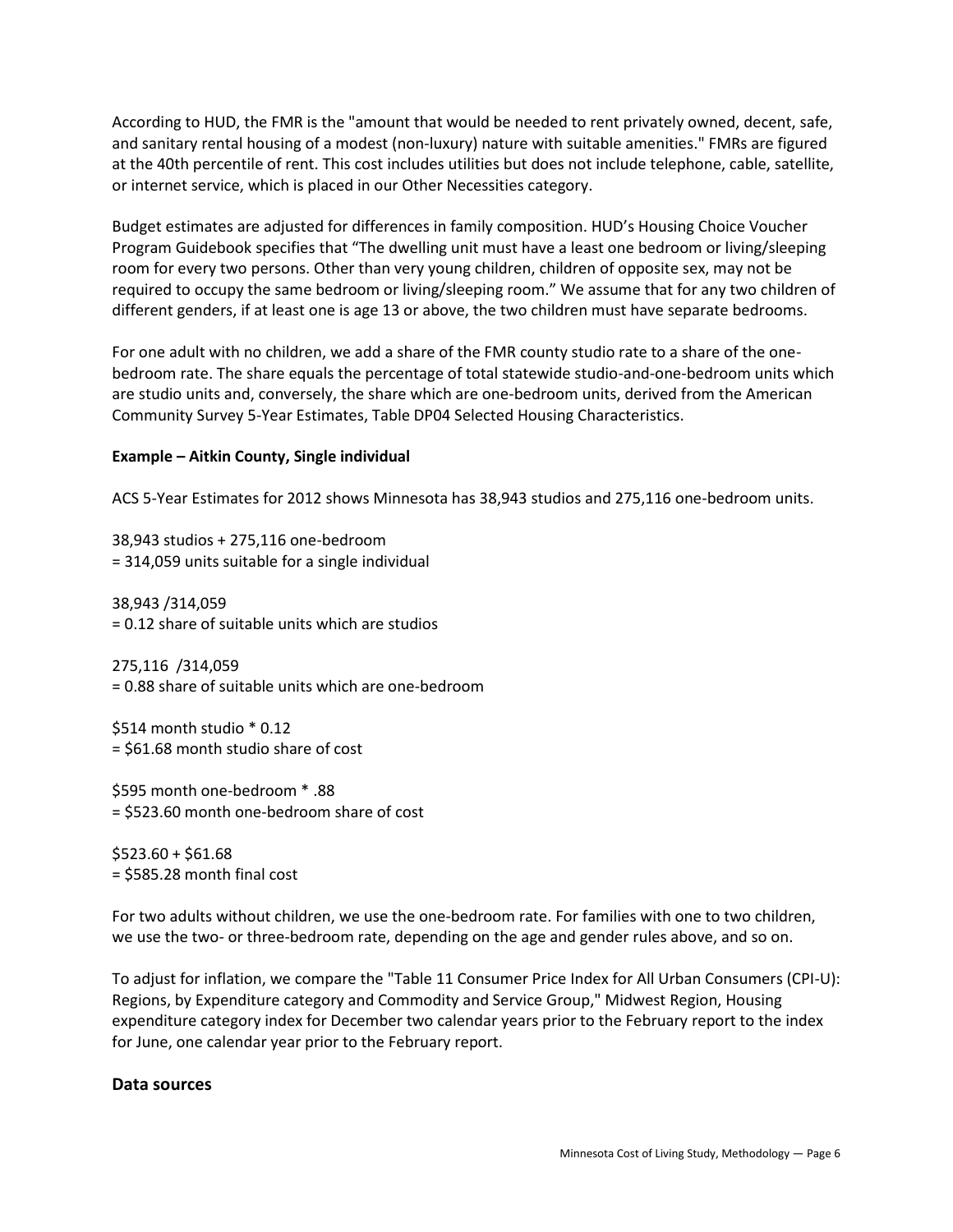See HUD FMR Survey a[t http://www.huduser.org/portal/datasets/fmr.html](http://www.huduser.org/portal/datasets/fmr.html) and select Schedule B FMR Tables or select County Level Data File. From Fed Register preamble: "The FY 2014 FMRs are based on 5 year, 2007–2011 data collected by the American Community Survey (ACS). These data are updated by one-year recent-mover 2011 ACS data for areas where statistically valid one-year ACS data are available. The Consumer Price Index (CPI) rent and utility indexes are used to further update the data from 2011 to the end of 2012. HUD continues to use ACS data in different ways according to the statistical reliability of rent estimates for areas of different population sizes and counts of rental units."

For HUD guidelines see Housing Choice Voucher Program Guidebook, chapter 10, page 6, at [http://portal.hud.gov/hudportal/HUD?src=/program\\_offices/public\\_indian\\_housing/programs/hcv/for](http://portal.hud.gov/hudportal/HUD?src=/program_offices/public_indian_housing/programs/hcv/forms/guidebook) [ms/guidebook.](http://portal.hud.gov/hudportal/HUD?src=/program_offices/public_indian_housing/programs/hcv/forms/guidebook)

For the statewide proportion of studio units to one-bedroom units, see American Community Survey 5- Year Estimates, Table DP04 - SELECTED HOUSING CHARACTERISTICS for Minnesota at [http://factfinder2.census.gov/.](http://factfinder2.census.gov/))

For inflation adjustment, see Bureau of Labor Statistics, CPI Detailed Report (complete text and tables), "Table 11 Consumer Price Index for All Urban Consumers (CPI-U): Regions, by Expenditure category and Commodity and Service Group," Midwest Region, Housing expenditure category, at [http://www.bls.gov/cpi/tables.htm.](http://www.bls.gov/cpi/tables.htm) Compare Table 11 index for December two calendar years prior to the February report to the index for June one calendar year prior to the February report.

# **Health Care**

# **Method**

Health Care costs include insurance premiums and out-of-pocket costs. Because historical data is not yet available for the costs of Affordable Care Act plans administered through MNsure, the Cost of Living Study uses data on the costs of private-employer or union group insurance plans.

## **Employee contributions to health insurance premiums**

Our data for employee contributions are based on insurance from private-sector employers. Contributions data are from Table IX.A.2, "Average total premiums and employee contributions (in dollars) for private-sector establishments for areas within States" from the insurance component of the Medical Expenditure Panel Survey (MEPS), published by the Agency for Healthcare Research and Quality at the US Department of Health and Human Services.

We use the "single" employee contribution from MEPS Table IX.A.2 for one adult without children, "employee-plus-one contribution" for two adults without children or for one adult with one child, and "family contribution" for two adults with one or more children or for one adult with two or more children.

In MEPS IC Table IX.A.2, we apply data for "Minnesota, Minneapolis-St. Paul-Bloomington, MN portion" to counties which fall within that region and apply "Remainder of state" data to all other counties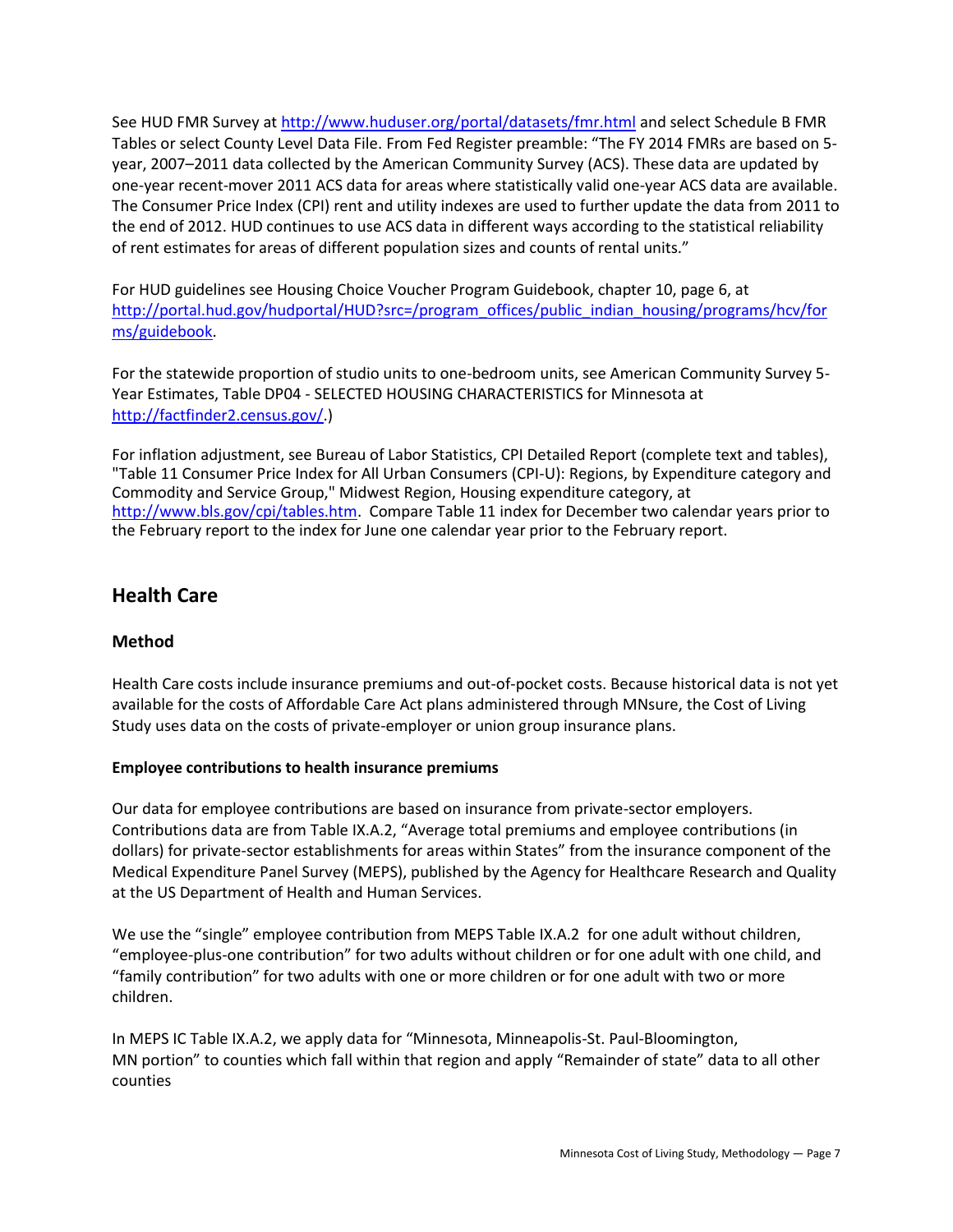Next we adjust the annual contribution to reflect average employee contribution amounts for workers in the second lowest quartile of wage earners. From the BLS Employee Benefits Survey, Table 13 Medical Care Benefits, Family Coverage, we browse the column "Employee contribution required: Average flat monthly employee contribution" and divide the amount in the row "Average wage: Second 25 percent" by the amount in the row "All workers" to find our Second Quartile Adjustment Factor. We multiply the selected MEPS IC Table IX.A.2 contribution by this factor.

For example, for a family of four in Aitkin County, from the MEPS IC Table IX.A.2 (2012), we apply the "Family contribution, Remainder of state" annual figure of \$3,213. If the BLS Employee Benefits Survey, Table 13 "Average wage: Second 25 percent" amount is \$446.41 and "All workers" is \$442.55, we calculate 446.41 / 442.55 = 1.008.

We then apply the Second Quartile Adjustment Factor.

\$3,213 \* 1.008 = \$3,238.70

The result is the annual employee contribution. Next we estimate out-of-pocket costs for employerprovided health insurance, to add these to the employee contribution.

#### **Out-of-pocket costs**

Out-of-pocket costs for employer-provided health insurance are from the MEPS Household Component, Full-Year Consolidated File, published by the Agency for Healthcare Research and Quality at the US Department of Health and Human Services.

To estimate out-of-pocket costs, we query the MEPS Household Component, Full-Year Consolidated File by applying the following variables and values. (Note that the 2-digit ending of variable names refers to year-end data. In the current release the year is 2011. The digits will change with each new release.)

Variable PRIEU11, value 1 to capture persons covered by employer- or union-sponsored health insurance.

Variable REGION11, value 2 to capture Midwest figures.

Variable TOTSLF11 to capture annual out-of-pocket spending by self or family.

Variable MSA11, value 0 to capture rural non-MSA figures and then value 1 to capture MSA figures.

Variable AGE11X, value 0-18 to capture figures for children and then values 19-50 and 51 plus to capture figures for adults.

Sorting each of the above three age groups by the two MSA11 values of MSA and Non-MSA yields an annual out-of-pocket dollar cost for each of six user categories: Age 0-18 in MSA, age 0-18 in non-MSA, age 19-50 in MSA, age 19-50 in Non-MSA, age 51 plus in MSA, age 51 plus in Non-MSA.

We apply the population weight variable PERWT11F and then calculate the median of expenditures for each of the six user categories.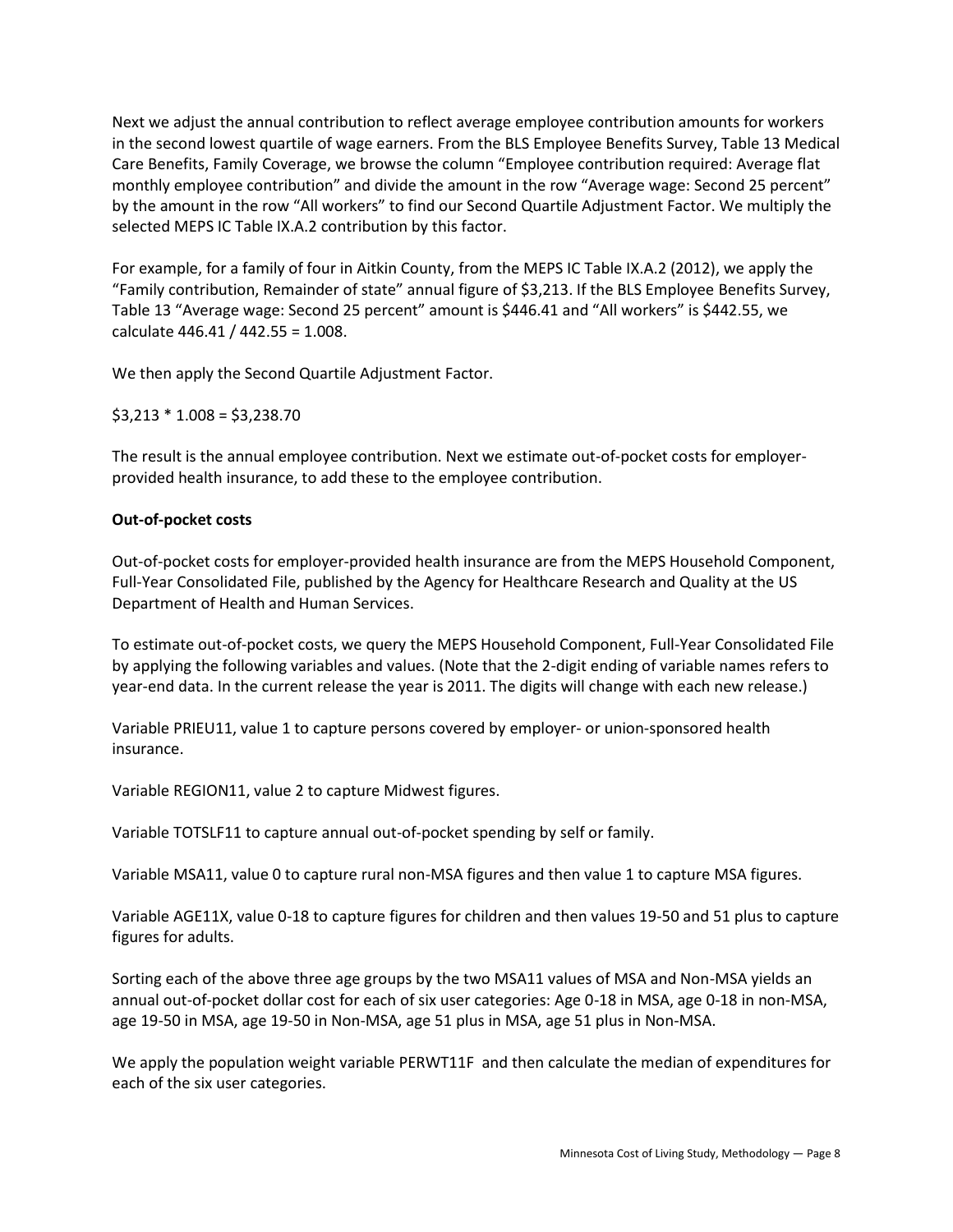We then apply the appropriate out-of-pocket cost (from the six above) to each hypothetical Cost of Living family.

We then add the employee contribution and out-of-pocket costs for an annual total health care cost.

To adjust for inflation, we compare the "Table 11 Consumer Price Index for All Urban Consumers (CPI-U): Regions, by Expenditure category and Commodity and Service Group," Midwest Region, Medical Care expenditure category index for December three calendar years before the February report to the index for June one calendar year before the February report and apply the percentage change to the final health care cost.

Finally, we divide by 12 to get the total monthly health care cost for each Cost of Living family with employer-provided health insurance.

## **Data sources**

See U.S. Department of Health and Human Services (HHS). Medical Expenditure Panel Survey. MEPS HC-147: 2011 Full Year Consolidated Data File [microdata] at [http://meps.ahrq.gov/mepsweb/data\\_stats/download\\_data\\_files\\_detail.jsp?cboPufNumber=HC-147.](http://meps.ahrq.gov/mepsweb/data_stats/download_data_files_detail.jsp?cboPufNumber=HC-147)

See U.S. Department of Health and Human Services (HHS). Medical Expenditure Panel Survey. "Table IX.A.2 (2011), Average Total Premiums and Employee Contributions (in Dollars) for Private-Sector Establishments for Areas Within States: United States, 2011" at [http://meps.ahrq.gov/mepsweb/data\\_stats/summ\\_tables/insr/state/series\\_9/2013/tixa2.pdf.](http://meps.ahrq.gov/mepsweb/data_stats/summ_tables/insr/state/series_9/2013/tixa2.pdf)

See Bureau of Labor Statistics (BLS). Employee Benefits Survey. "Table 13. Medical Care Benefits, Family Coverage: Employer and Employee Premiums by Employee Contribution Requirement, Private Industry Workers, National Compensation Survey, March 2012" at

[http://www.bls.gov/ncs/ebs/benefits/2012/ownership/private/table09a.htm.](http://www.bls.gov/ncs/ebs/benefits/2012/ownership/private/table09a.htm)

For inflation adjustment, see Bureau of Labor Statistics, CPI Detailed Report (complete text and tables), "Table 11 Consumer Price Index for All Urban Consumers (CPI-U): Regions, by Expenditure category and Commodity and Service Group," Midwest Region, Medical Care expenditure category, at [http://www.bls.gov/cpi/tables.htm.](http://www.bls.gov/cpi/tables.htm) Compare Table 11 index for December three calendar years before the February report to the index for June one calendar year before the February report.

For Minnesota MSA's and counties see https://apps.deed.state.mn.us/assets/lmi/areamap/msa.shtml#metro.

# **Transportation**

## **Method**

Transportation figures are derived from the basic costs of owning and operating a car. These basic costs include those for commuting to work, conducting necessary family and personal business, and getting to and from school and place of worship. Costs for social and recreational uses are not included. Public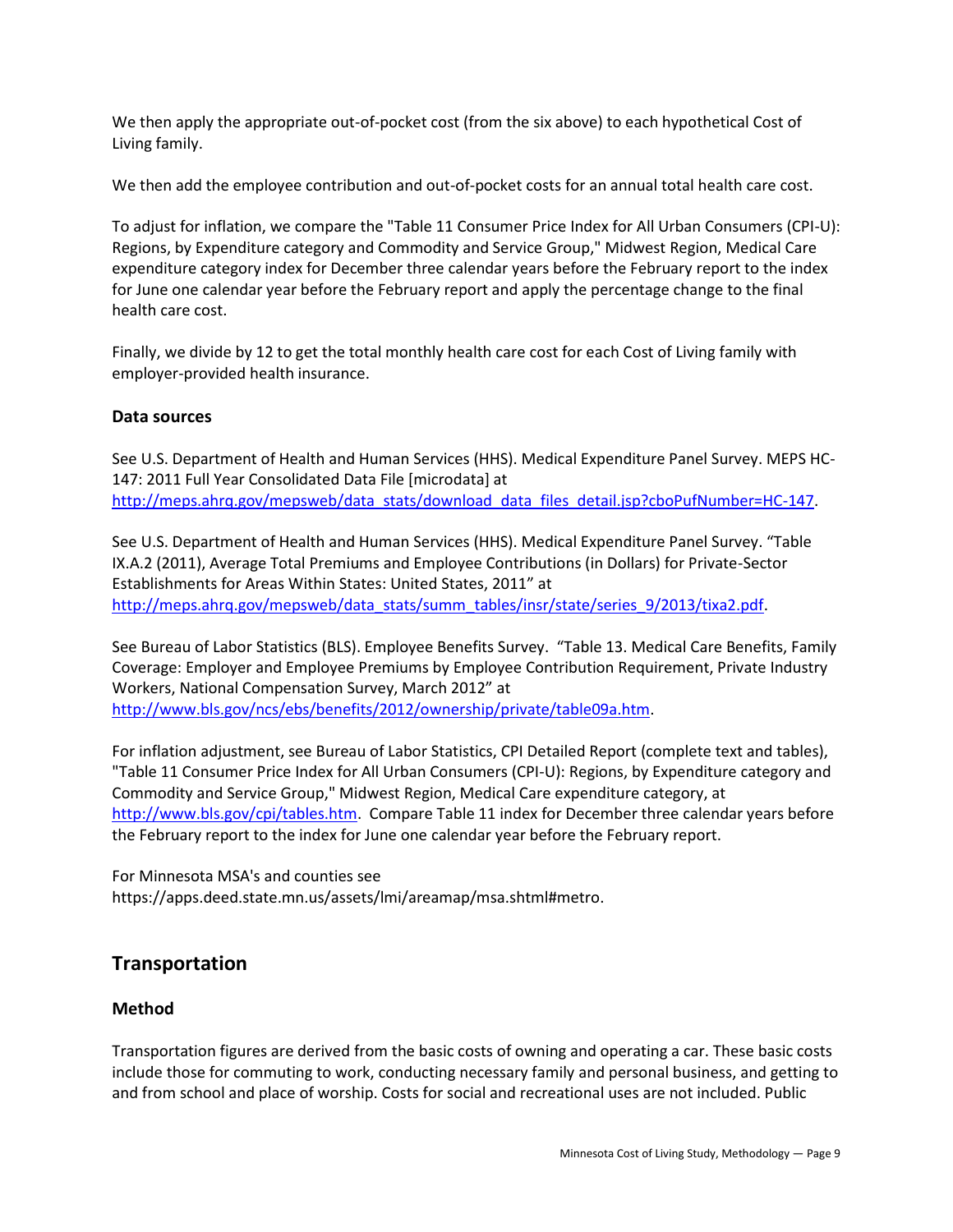transportation cost estimates are not used in our computations. According to the 2009 National Household Travel Survey, Table 9, 83.4 percent of annual person trips in the US are by private vehicle while only 1.9 percent are by public transportation. Even in large MSAs of 3 million or more persons (such as the Minneapolis-St Paul-Bloomington MSA), the share of trips by public transit is just 4 percent. The Cost of Living study does not assert whether a full-time worker should or should not use private or public transit but does assume that the cost of living for a full-time worker includes the ability to own and operate a car.

Our method captures considerable variation in miles traveled by county and by family composition and then applies a variable car operating cost per mile and fixed car ownership cost per year.

To derive a total annual basic needs transportation cost, we use three key sources of data. From the American Community Survey (ACS), US Census, we find the mean travel time to work by county. From the National Household Travel Survey (NHTS), Federal Highway Administration, we find national average annual travel day vehicle miles of travel (travel day VMT) by household, the number of households reporting, and the share of travel day VMT by trip purpose. We also find average commute speed by MSA size. From Your Driving Costs, American Automobile Association (AAA), we find the variable cost per mile of operating a car (including gas, maintenance, tires, and depreciation per mile) and the fixed annual cost of owning a car (including insurance, license and registration fees, taxes, and finance charges). Following the statutory mandate to calculate a "basic needs cost of living," we use AAA's average figures for small, medium, and large sedans, rather than the figures for a minivan or sports utility vehicle. The figures represent a car up to five years old.

To establish fixed car ownership costs for a basic needs cost of living, we assume each family has one car regardless of family size and adult work status. We are aware that, as of 2011, there were an average of 1.95 registered light-duty vehicles per household in the U.S. according to the 2013 study "Has Motorization in the U.S Peaked?" by Michael Sivak of the University of Michigan Transportation Research Institute. However, we allow the single car to stand as a proxy for any efficient arrangement a family might find to meet basic needs for transportation, including, for example, owning and operating two older cars rather than one newer car.

Although the ACS mean travel time to work in minutes represents all modes of travel, we defend its use as a proxy for private vehicle travel by citing the 2009 NHTS Table 27 General Commute patterns by Mode of Transportation, which shows that the average commute travel time in minutes for private vehicles closely tracks the figure for all modes of travel in surveys from 1977 through 2009.

We also assume that the county-level variation in mean travel time to work is representative of variation in travel time for all trip purposes. We assume that if homes and workplaces are relatively dispersed or concentrated, then other trip destinations will be similarly dispersed or concentrated.

Using the NHTS online tool, first we query by Vehicle Miles of Travel (Travel Day VMT, annualized), VMT by Household, and Number of Workers per Household to get results for one- and two-worker households of various sizes. Then we query by Number of Households, VMT by Household, and Number of Workers per Household to get the number of households reporting. Then we query Vehicle Miles of Travel (Travel Day VMT, annualized) and VMT by Household/Trip Purpose to get share of VMT by trip purpose. From these we chart the Raw Annual VMT per Household for households with 1 to 2 adults, one or both of whom are working, with 0 to 4 children.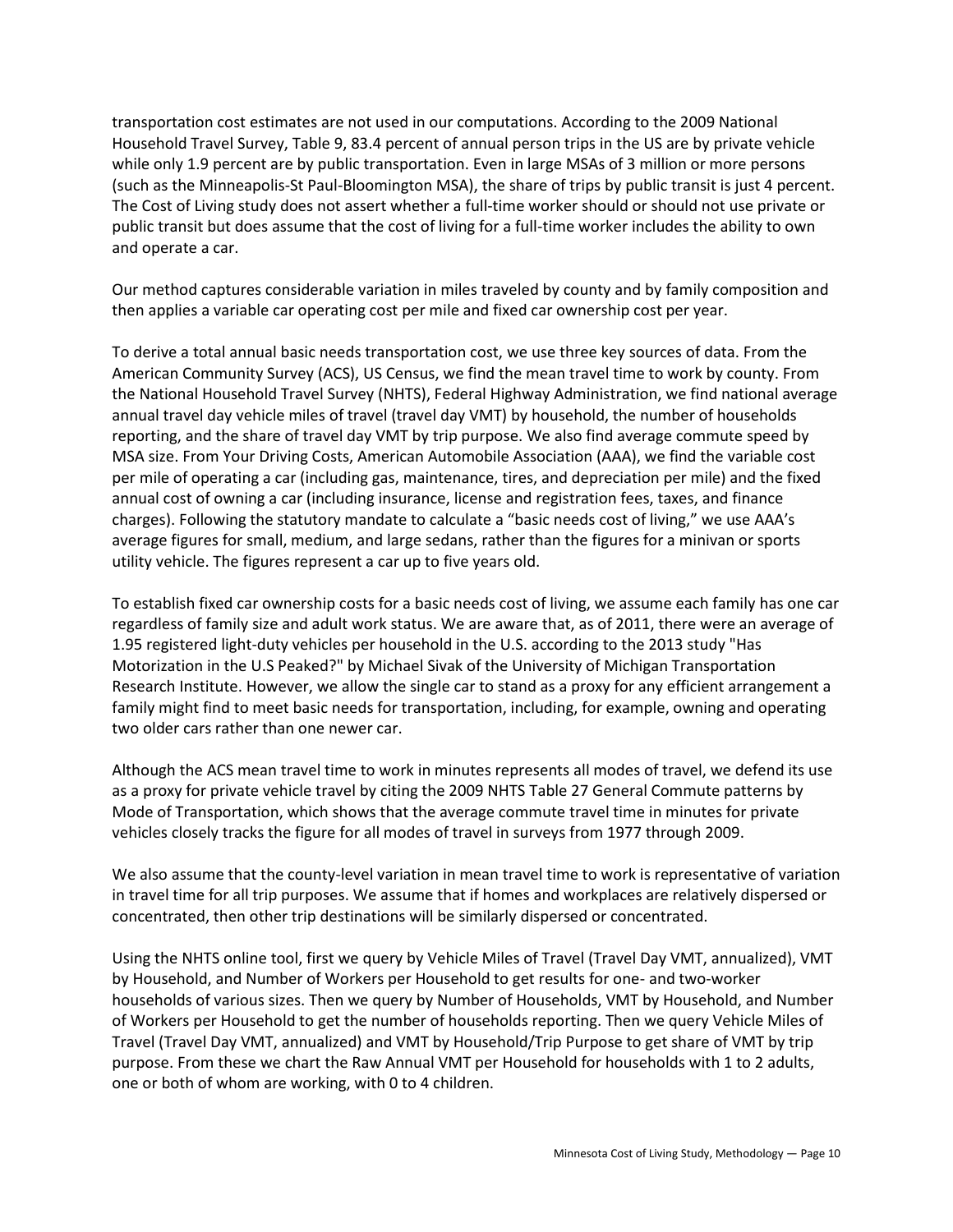We then make two adjustments to the raw VMT. First, we found that the Raw Annual VMT increased from 1-child families to 4-child households but did not progress linearly for the 2-child and 3-child steps between these. To create a linear progression through all steps, for each of the three adult scenarios (1 adult working, 2 adults with 1 working, 2 adults with 2 working), we take the difference between the 1 child and 4-child Raw Annual VMT, then divide the difference by 3. We then add 1/3 the difference to the 1-child raw VMT to get the 2-child adjusted VMT and add 2/3 the difference to the 1-child raw VMT to get the 3-child adjusted VMT. This creates a linear progression for each step within the bounds of the 1-child and 4-child Raw Annual VMT.

Next, to approximate a basic-needs transportation figure, we multiply the above adjusted VMT, in each household composition, by 0.814, which represents the share of VMT remaining after we exclude trip purposes categorized as Social/Recreational, Meals, and Other Reason (based on the 2009 NHTS). This yields our Final Adjusted Annual VMT.

When assessing the cost of transportation for a given family composition, we start with the Final Adjusted Annual VMT per Household matching that family composition.

Next we create a County VMT Scaling Factor by which we will multiply each adjusted VMT. To create the County VMT Scaling Factor we first create a travel time scaling factor thus, data:

County Mean Travel Time to Work in Minutes (from 5-year ACS) / US National Average Mean Travel Time to Work in Minutes (from 5-year ACS) = Travel Time Scaling Factor

Then we create a travel speed scaling factor thus:

Average Commute Speed for Private Vehicles by MSA Size in miles per hour (from 2009 NHTS, Table 28) / US National Average Commute Speed for Private Vehicles in miles per hour (from 2009 NHTS, Table 27) = Travel Speed Scaling Factor

The travel time factor responds to the fact that if travel speeds are equal, higher travel time will be associated with a longer distance, while the travel speed factor responds to the fact that if travel times are equal, higher speed will be associated with a longer distance.

Next we multiply the Travel Time Scaling Factor by the Travel Speed Scaling Factor to yield the County VMT Scaling Factor.

We then multiply the Final Adjusted Annual VMT by the County VMT Scaling Factor to get our Family Annual VMT.

We then apply the formula:

(Family annual VMT \* variable cost per mile) + fixed cost per year = annual transportation costs

We then divide the annual figure by 12, yielding the total monthly transportation cost.

#### **Data sources**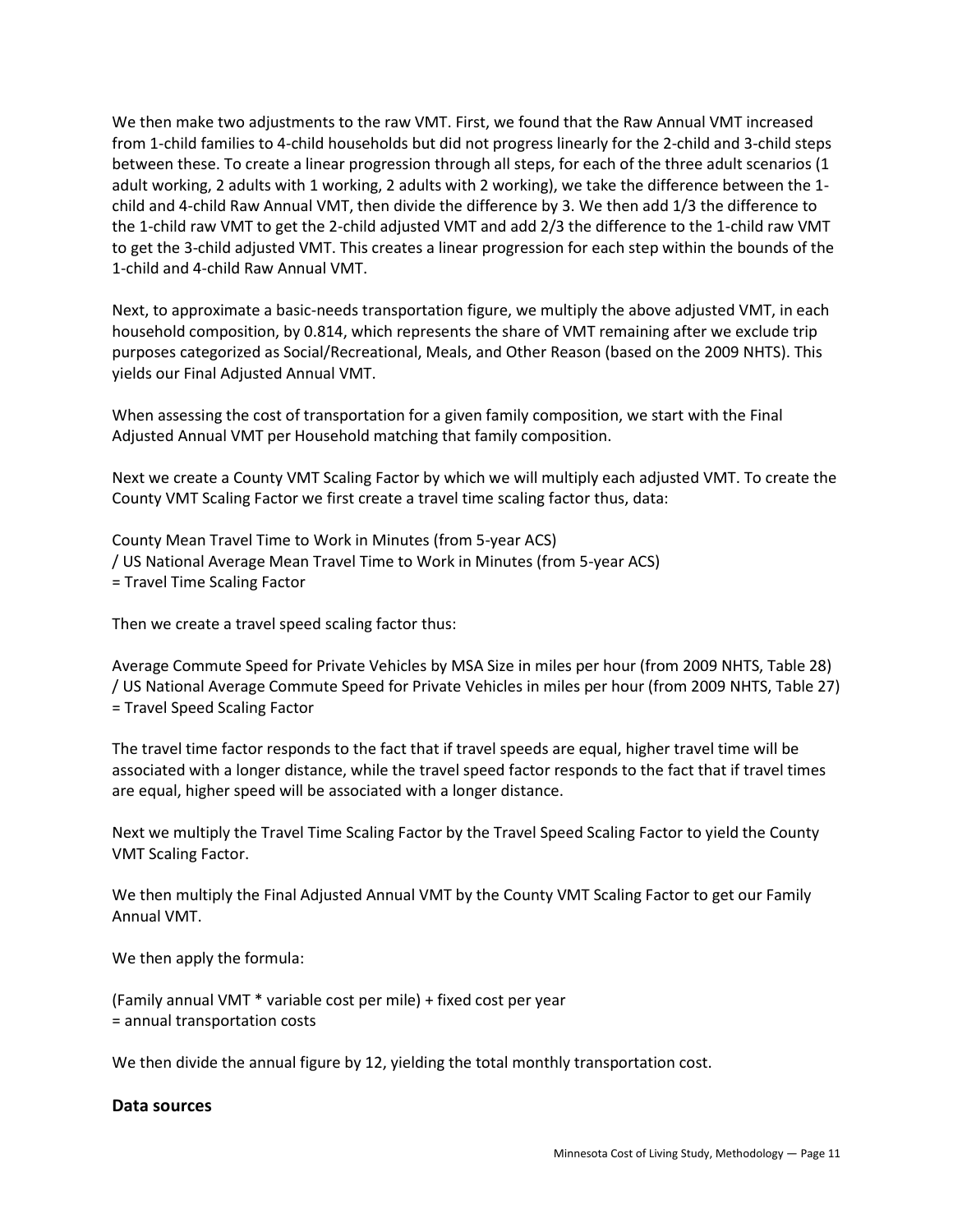See US Census American Fact Finder at [http://factfinder2.census.gov/faces/nav/jsf/pages/searchresults.xhtml?refresh=t.](http://factfinder2.census.gov/faces/nav/jsf/pages/searchresults.xhtml?refresh=t)

For information on possible automation of ACS data feed see [http://www.census.gov/developers/.](http://www.census.gov/developers/)

See Federal Highway Administration's National Household Travel Survey at [http://www.fhwa.dot.gov/policyinformation/nhts.cfm.](http://www.fhwa.dot.gov/policyinformation/nhts.cfm)

See AAA Your Driving Costs at [http://publicaffairsresources.aaa.biz/wp-content/uploads/2014/05/Your-](http://publicaffairsresources.aaa.biz/wp-content/uploads/2014/05/Your-Driving-Costs-2013.pdf)[Driving-Costs-2013.pdf.](http://publicaffairsresources.aaa.biz/wp-content/uploads/2014/05/Your-Driving-Costs-2013.pdf)

For Minnesota MSA's and counties see https://apps.deed.state.mn.us/assets/lmi/areamap/msa.shtml#metro.

# **Child Care**

# **Method**

Child Care rates are provided by Child Care Aware Minnesota (CCA-MN). CCA-MN maintains an extensive, county-by-county database on child care providers drawn from a survey of all licensed child care centers and licensed in-home child care facilities in the state. Each report must specify the rates charged, whether full- or part-time, and the number as well as the ages of all clients served. From these reports, the CCA-MN then compiles average hourly childcare rates for each county, weighted by the proportional contribution of care center and in-home child care facilities to the total care delivered, for the following age ranges: Toddler age 1, Preschooler age 2-5, School-age 6-12. CCA-MN's database is updated annually, with updates typically available as of May each year.

In all two-parent families with one full-time (40 hours per week) worker, we assume that the nonworking parent provides all child care services. If the second parent works part-time (20 hours per week), we assume the part-time worker provides child care services when not working. Home care by relatives is not included because it is not an option consistently available to working parents.

We do not use CCA-MN's weekly averages because those are based the care needs of a mix of part-time and full-time working parents. Our estimates are based on precise calculations of the child care needs of a second parent working 20 hours per week or a second parent working 40 hours per week. In both cases we include county-level travel time to and from work.

The Child Care Aware (CCA) age ranges are mapped to Cost of Living ages as follows: CCA 1-2 = 1, CCA 2-  $5 = 2-5$ , CCA 5 plus = 6-12. We do not use the infant category.

From the American Community Survey (ACS), US Census, we find the mean travel time to work by county. We multiply this by 2 for a round-trip commute and add it to the length of an 8-hour workday. We assume 230 workdays per year. We divide 2,080 hours per year by 8 hours per day to yield 260 days. We then subtract 30 days paid leave, which is the 2012 average for full-time employees with five-year tenure. (See Robert W. Van Giezen, "Paid leave in private industry over the past 20 years," Beyond the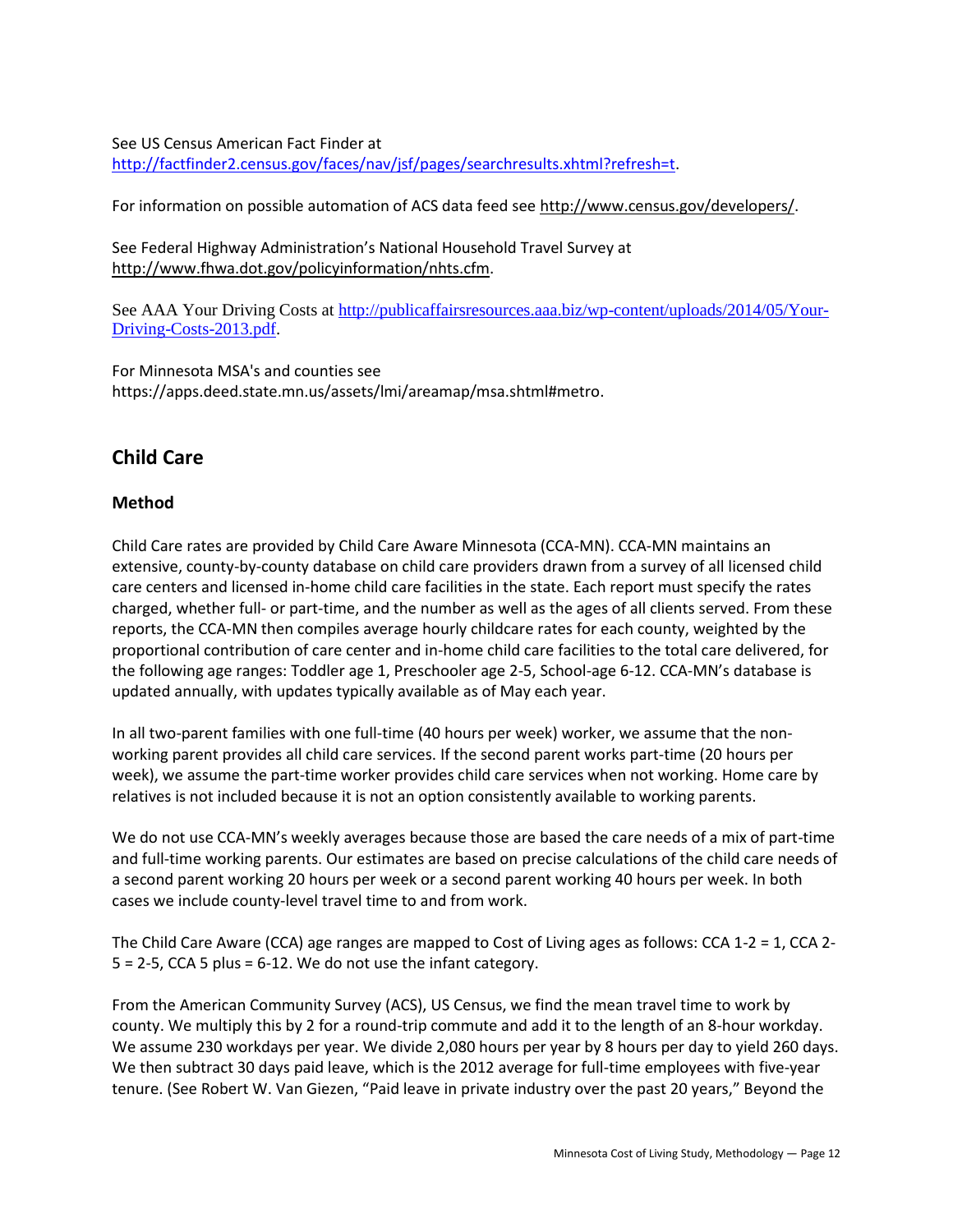Numbers: Pay & Benefits, vol. 2, no. 18, US Bureau of Labor Statistics, August 2013, http://www.bls.gov/opub/btn/volume-2/paid-leave-in-private-industry-over-the-past-20-years.htm.)

For school age children we assume 165 days in the school year and at least 935 hours per year for grades one through six, as required by Minnesota statutes. We divide 935 school hours by 165 school days to yield 5.66 school hours per school day. We assume that all school days fall on workdays—a conservative cost assumption since school days that fall on workdays reduce the hours of child care.

# **Calculation: Child age 1 or age 2-5, one or both parents working full-time**

8 hour day + (2 \* county mean travel time to work) = child care hours per workday

child care hours per workday \* 230 workdays = annual child care hours

annual child care hours \* child care hourly rate = annual child care cost

#### **Example: Hennepin County, age 2-5, one or both parents working full-time**

8 hour day + (2 \* 22.6 county mean travel time to work in minutes) = 8.75 child care hours per workday

8.75 hours \* 230 workdays = 2,012.5 annual child care hours

2,012.5 annual child care hours \* \$7.35  $=$  \$14,791.88

 $$14,792 / 12 = $1,233$  month

#### **Calculation: Child age 1 or age 2-5, one parent working full-time and one part-time**

(8 hour day  $+$  (2  $*$  county mean travel time to work in minutes)) / 2 = child care hours per workday

child care hours per workday \* 230 workdays = annual child care hours

annual child care hours \* child care hourly rate = annual child care cost

## **Calculation: Child age 6-12, one or both parents working full-time**

**Non-school workdays**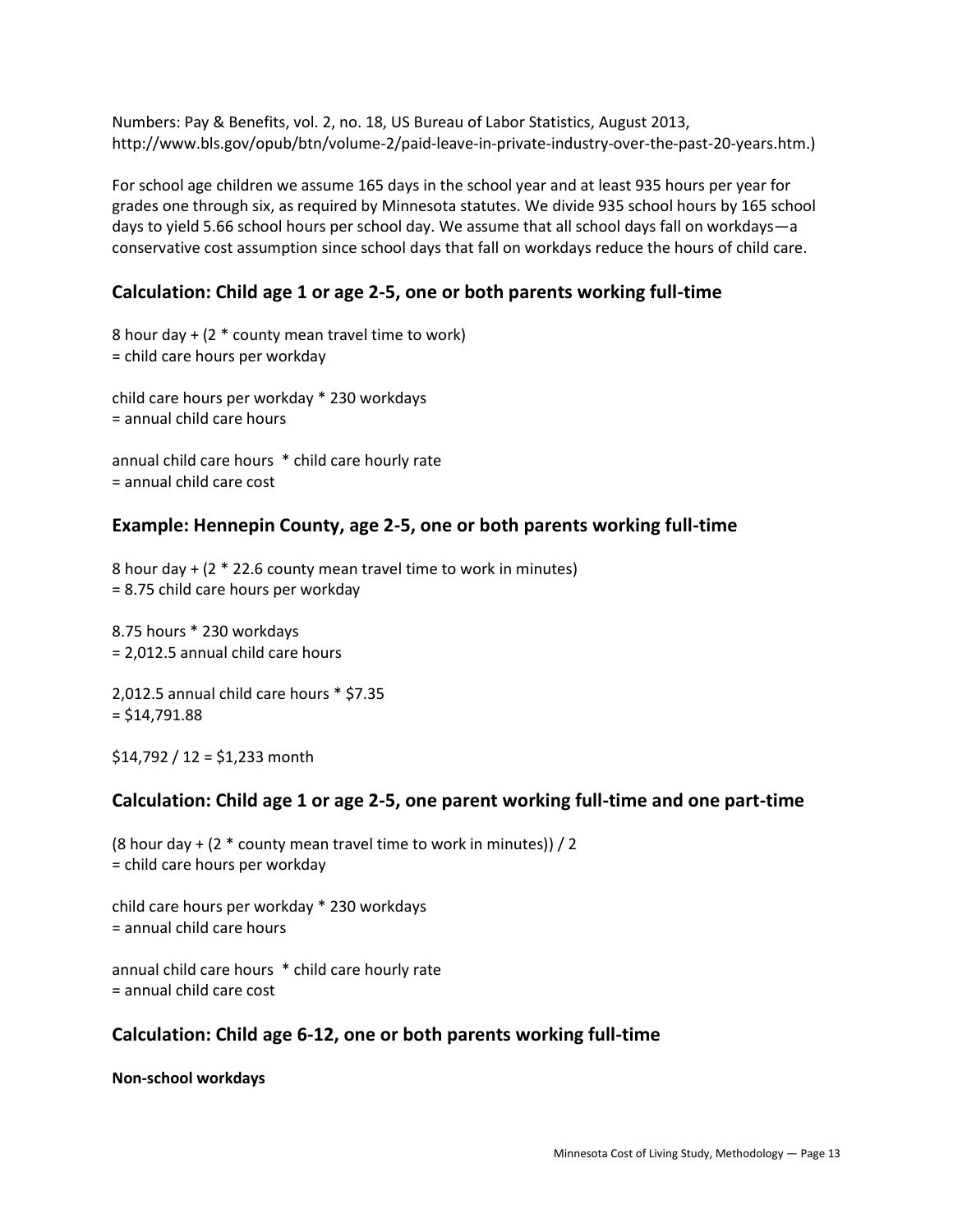8 hour day + (2 \* county mean travel time to work in minutes) = child care hours per workday

230 workdays – 165 school days = 65 non-school workdays

child care hours per workday \* 65 non-school workdays = annual child care hours for non-school workdays

Annual child care hours for non-school workdays \* child care hourly rate = Annual child care cost for non-school workdays

#### **School workdays**

935 school hours / 165 school days = 5.66 school hours per school day

8 hour day + (2 \* county mean travel time to work in minutes) = preliminary child care hours per workday

Child care hours per workday – 5.66 school hours = final child care hours per school day

Final child care hours per school day \* 165 school days = annual child care hours for school workdays

Annual child care hours for school workdays \* child care hourly rate = Annual child care cost for school workdays

#### **Combined**

Annual child care cost for non-school workdays + annual child care cost for school workdays = Total annual child care cost for school age child

#### **Example: Hennepin County, school age**

#### **Non-school workdays**

8 hour day + (2 \* 22.6 county mean travel time to work in minutes) = 8.75 child care hours per workday

230 workdays – 165 school days = 65 non-school workdays

8.75 child care hours per workday \* 65 non-school workdays = 568.75 annual child care hours for non-school workdays

568.75 annual child care hours for non-school workdays \* \$6.69 hourly rate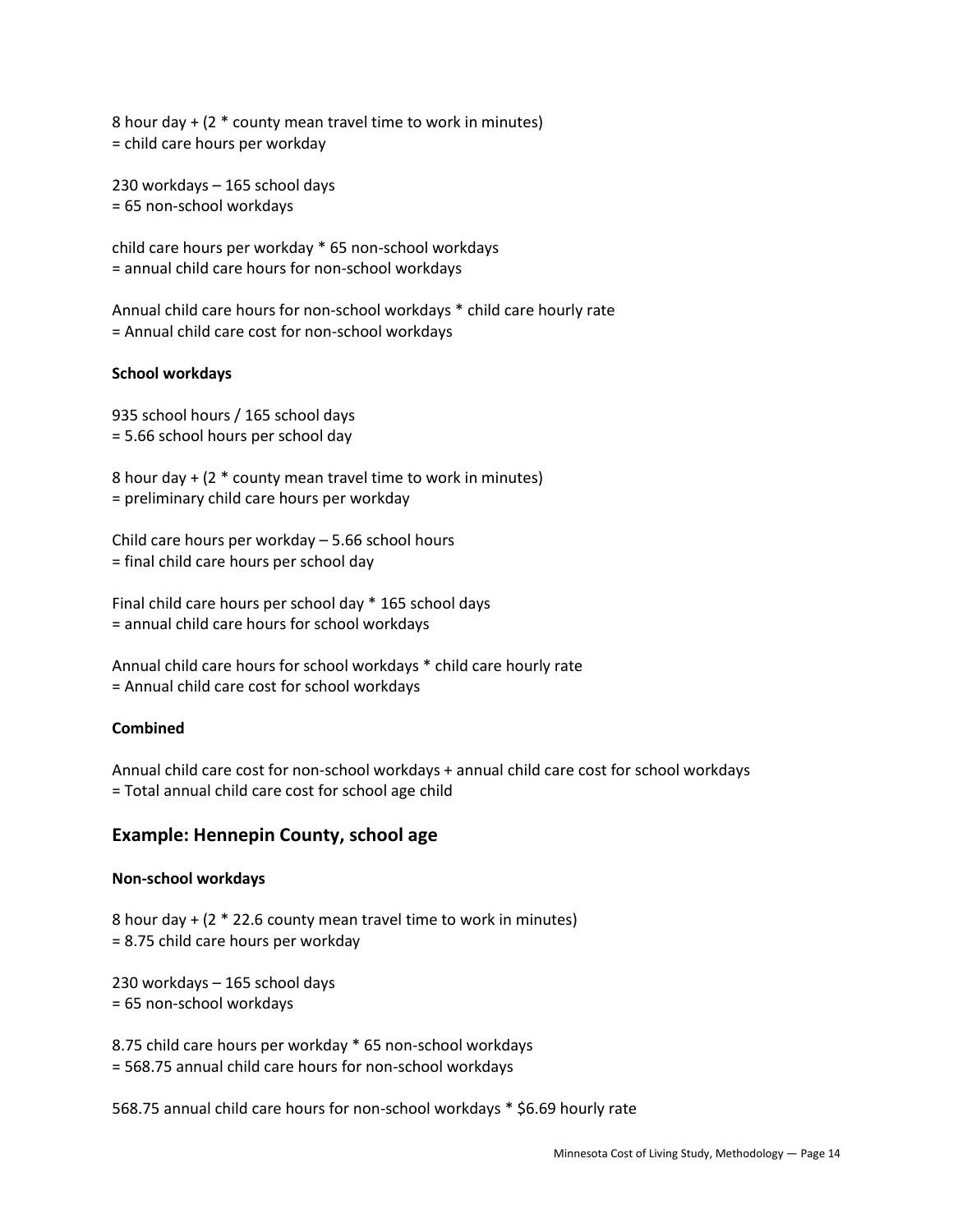= \$3,804.94 annual child care cost for non-school workdays

#### **School workdays**

8 hour day + (2 \* 22.6 county mean travel time to work in minutes) = 8.75 preliminary child care hours per workday

935 school hours / 165 school days = 5.66 school hours per school day

8.75 child care hours per workday – 5.66 school hours = 3.09 final child care hours per school day

Final child care hours per school day \* 165 school days = 509.85 annual child care hours for school workdays

509.85 annual child care hours for school workdays \* \$6.69 hourly rate = \$3,410.90 annual child care cost for school workdays

#### **Combined**

\$3,804.94 annual child care cost for non-school workdays + \$3,410.90 annual child care cost for school workdays = \$7,215.84 total annual child care cost for school age child

\$7,216 / 12 = \$601 per month

## **Calculation: Child age 6-12, one parent working full-time and one part-time**

#### **Non-school workdays**

(8 hour day + (2  $*$  county mean travel time to work in minutes)) / 2 = child care hours per workday

230 workdays – 165 school days = 65 non-school workdays

child care hours per workday \* 65 non-school workdays = annual child care hours for non-school workdays

Annual child care hours for non-school workdays \* child care hourly rate = Annual child care cost for non-school workdays

#### **School workdays**

935 school hours / 165 school days = 5.66 school hours per school day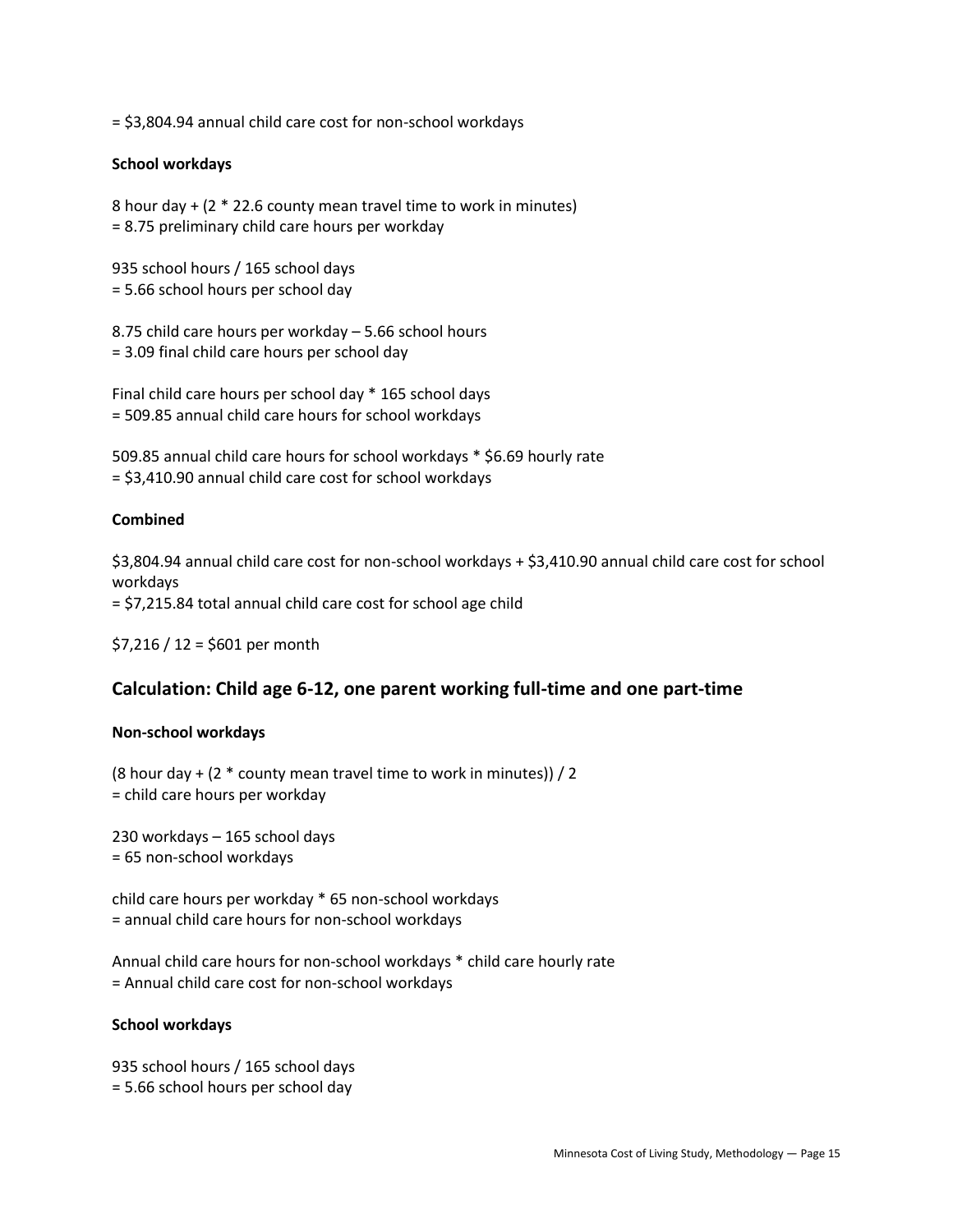(8 hour day  $+$  (2  $*$  county mean travel time to work in minutes)) / 2 = preliminary child care hours per workday

Child care hours per workday – 5.66 school hours = final child care hours per school day

Final child care hours per school day \* 165 school days = annual child care hours for school workdays

Annual child care hours for school workdays \* child care hourly rate = Annual child care cost for school workdays

#### **Combined**

Annual child care cost for non-school workdays + annual child care cost for school workdays = Total annual child care cost for school age child

CCA-MN rate data generally will be current as of June one calendar year prior to the February report and so does not require adjustment for inflation.

#### **Data sources**

Child Care Aware Minnesota has provided hourly rate data to the Labor market Information office for this study. For general information on child care costs in Minnesota, see [http://childcareawaremn.org/families/paying-for-child-care/child-care-costs-in-minnesota.](http://childcareawaremn.org/families/paying-for-child-care/child-care-costs-in-minnesota)

For minimum days and hours of school, see 2013 Minnesota Statutes, Chapter 120A, Section 41, "Length of School Year; Hours of Instruction," at [https://www.revisor.mn.gov/statutes/?id=120A.41.](https://www.revisor.mn.gov/statutes/?id=120A.41)

For inflation adjustment when necessary, see Bureau of Labor Statistics, CPI Detailed Report (complete text and tables), "Table 11 Consumer Price Index for All Urban Consumers (CPI-U): Regions, by Expenditure category and Commodity and Service Group," Midwest Region, All Items expenditure category, at [http://www.bls.gov/cpi/#tables.](http://www.bls.gov/cpi/#tables) Compare Table 11 index for May one calendar year prior to the February report to the index for June one calendar year prior to the February report.

# **Other Necessities**

## **Method**

The cost of Other Necessities covers basic costs not covered by any of the other cost categories. These costs include apparel, personal care products and services, reading, education, and miscellaneous items.

We calculate these other costs as a proportion of food and housing costs, by the following method. Using the US Bureau of Labor Statistics' Consumer Expenditure Survey (CES), Table 1101, "Quintiles of income before taxes: Annual expenditure means, shares, standard errors, and coefficient of variation", we find the mean figure for food and for housing for the second lowest quintile of income. (We use only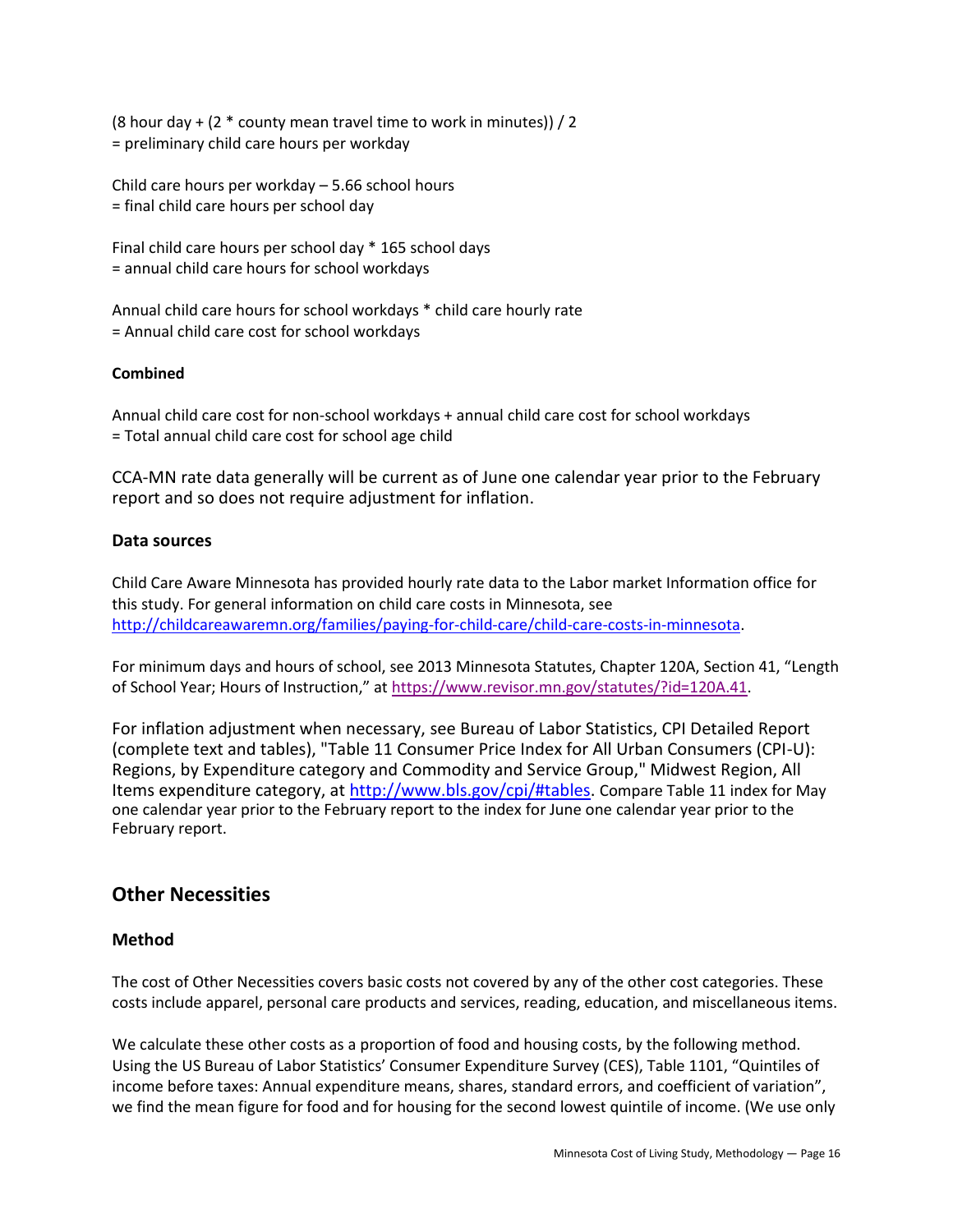the top-level "Food" category and "Housing" category, not the subcategories beneath these.) We then add together the mean for food and the mean for housing.

Second, we find the mean for the second lowest quintile for apparel and services, personal care products and services, reading, education, and miscellaneous products and services. Excluded are CES amounts for entertainment, tobacco products and smoking supplies, and alcoholic beverages. We then add together these "other necessities." Then we divide the other necessities sum by the food and housing sum in order to find other necessities as a percentage of food and housing. As of the 2013 CES, showing 2012 data, other necessities was 16 percent of food and housing.

Finally we take the food category cost and housing category cost (see food methodology and housing methodology) for a given family composition in a given Minnesota county, add these together, and multiply the sum by the other necessities percentage (16 percent as of 2012 data) to yield the cost of other necessities.

#### **Data sources**

See US BLS Consumer Expenditure Survey at [http://www.bls.gov/cex/tables.htm.](http://www.bls.gov/cex/tables.htm)

## **Taxes**

#### **Method**

The tax amount included in each family budget represents the net effect of taxes and tax credits. The taxes included are FICA payroll taxes (Social Security and Medicare) and federal and state income taxes. Property taxes are not included here because they are built into housing (rental) costs. State and local sales taxes are recognized as being passed on to the consumer in the cost of items already categorized.

Ordinarily one calculates tax liability by starting with the income to be taxed. The challenge in our case is to calculate an income sufficient to pay taxes and then pay for the remaining costs of living. To find our way to this target income, we will calculate, for each family, first a lower-bound income and tax rate and then an upper-bound income and tax rate. We will then calculate a weighted average of these two rates which will serve as our final tax rate. The family's lower bound income multiplied by (1plus the tax rate) will yield an income sufficient to pay taxes and then pay for the remaining costs of living.

For the lower bound and upper bound, a simulated tax return is prepared for each family composition in each Minnesota county.

#### **Lower bound income**

For each family, we calculate a lower bound income which is the sum of all other cost of living components (food, housing, transportation, child care, health care, other necessities). Assuming that each family will have some amount of tax liability even after exemptions and credits, this preliminary summed income will fall slightly short of needs because it excludes the amount necessary to pay the tax liability.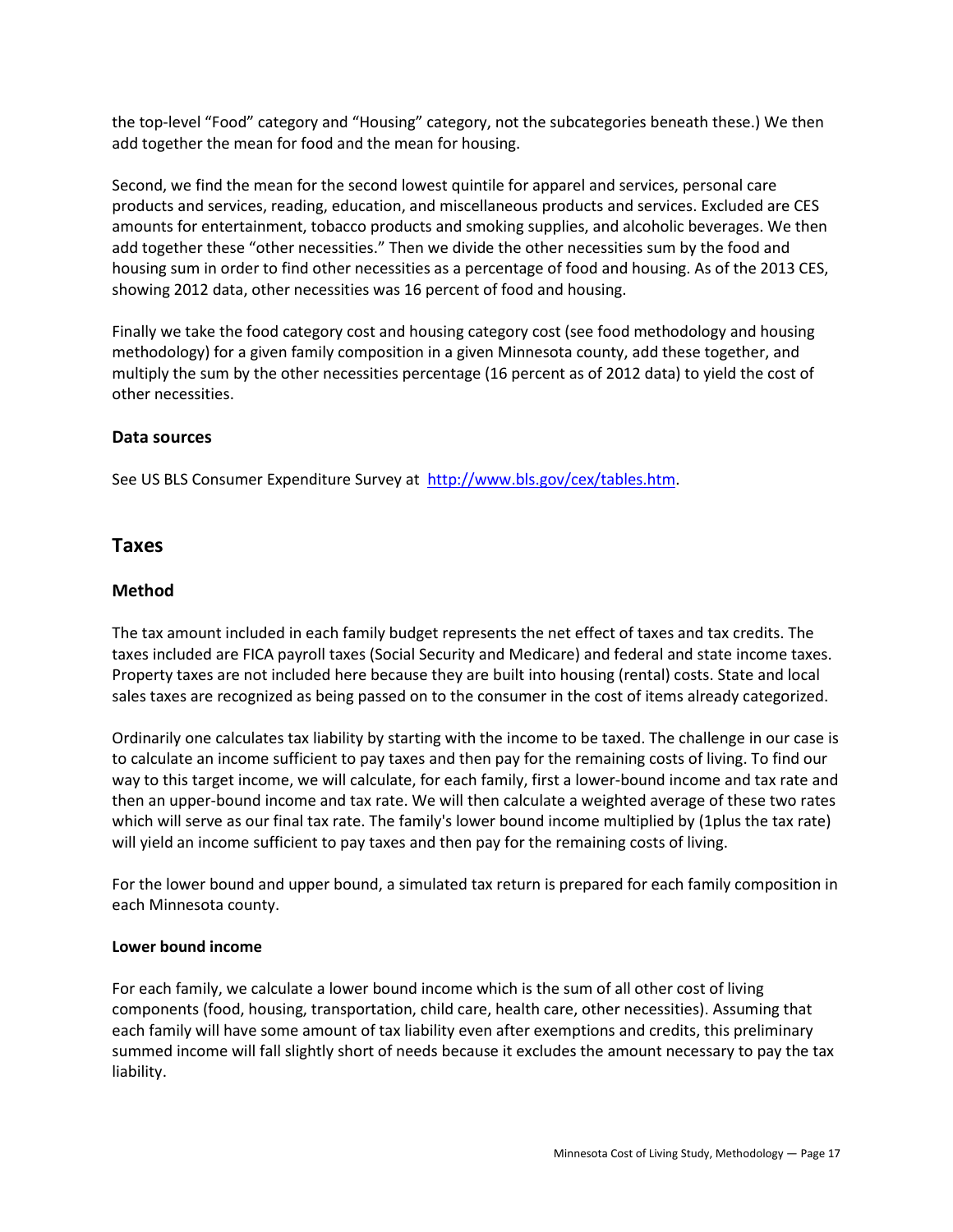#### **Upper bound income**

For each family, we then establish an upper bound income by multiplying the 1-worker family lower bound income by 1.15 and the 2-worker family lower bound income by 1.35.

#### **Simulated tax returns**

Next we prepare simulated tax returns first for the lower bound set of incomes and then for the upper bound set of incomes and input them (first the lower bound set and then the upper bound set) into the National Bureau of Economic Research's Internet TAXSIM Version 9.2 with ATRA to calculate tax rates and liabilities.

For each run, we create a spreadsheet of 22 columns representing the 22 fields required by TAXSIM. Our data entry in each row of the spreadsheet simulates each family's tax return. Fields not used in our calculations must be given an entry of "0" in order for the TAXSIM software to run.

The 22 fields (columns in the spreadsheet) are:

- 1. Case ID (arbitrary, but must be a non-negative numeric)
- 2. Tax year (4 digits)
- 3. State (SOI code for Minnesota is 24)

4. Marital status (Enter 1. single, for a single adult without children; 2. joint, for two working adults, with or without children and with full-time or part-time second worker; or 3. head of household, for all 2 adult-1-worker families, with or without children. We do not use option 8. dependent taxpayer.)

- 5. Dependent exemptions (children under age 17)
- 6. Number of taxpayers over 65 years of age
- 7. Wage and salary income of taxpayer
- 8. Wage and salary income of spouse
- 9. Dividend income (Always enter zero)
- 10. Other property income (Always enter zero)
- 11. Taxable Pensions (Always enter zero)
- 12. Gross Social Security Benefits (Always enter zero)
- 13. Other non-taxable transfer income (Always enter zero)
- 14. Rent paid (used for calculating state property tax rebates)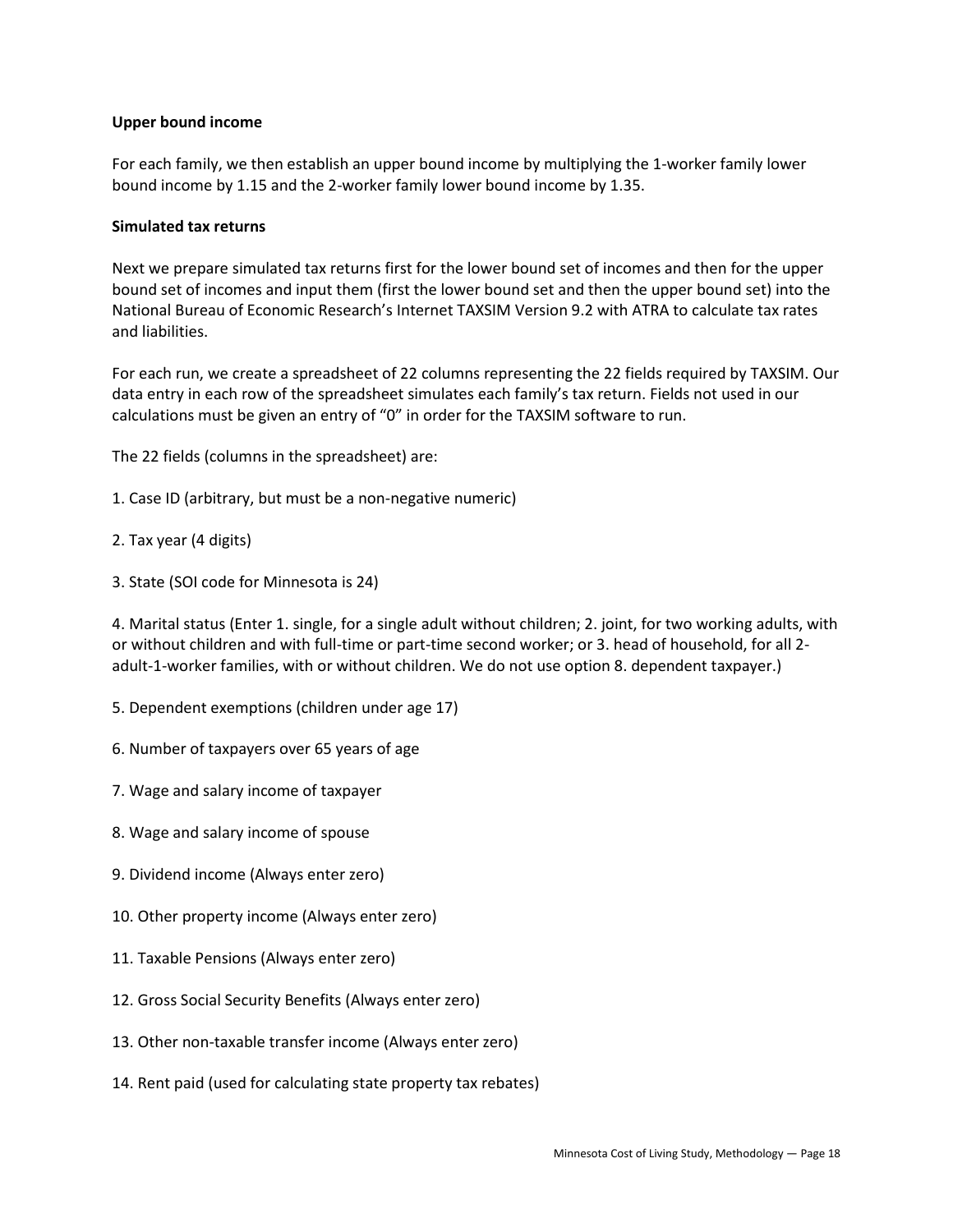15. Real estate taxes paid (Always enter zero)

16. Itemized deductions that are a preference for the Alternative Minimum Tax (Always enter zero)

17. Child care expenses

18. Unemployment compensation received (Always enter zero)

19. Number of dependents under age 17 (for child credit, not more than item 5)

20. Deductions not included in item 16 and not a preference for the AMT, including (on Schedule A for 2009) Deductible medical expenses in excess of 10% of AGI (only 1990+) (Always enter zero)

21. Short Term Capital Gains or losses (Always enter zero)

22. Long Term Capital Gains or losses (Always enter zero)

If the family has two working adults, divide the family annual income by 2 to yield the "income of taxpayer" and "income of spouse" in TAXSIM columns 7 and 8.

Once all fields are entered for all families, we then upload the spreadsheet in CSV file format to TAXSIM and select "calculate".

For each tax record (each row of the spreadsheet), TAXSIM calculates the federal, state, and FICA tax liability. Because TAXSIM calculates FICA liability as the full 15.3 percent tax from both the employer and employee side, we cut this in half to more accurately represent the typical taxpayer.

#### **Calculation of a total tax rate for each family**

The TAXSIM run of lower bound incomes provides a lower bound tax liability for each family, and the run of upper bound incomes provides an upper bound tax liability. Each family, at this step, has two tax records: an upper bound and a lower bound record.

For each tax record, we add the federal, state, and FICA liability together. The result is the total tax liability for that record.

Next we calculate the average of the upper and lower bound tax liability for each family. The average serves as the family's final tax liability and is the annual Net Taxes cost. We divide by 12 to yield a monthly Net Taxes cost.

We then add the annual Net Taxes cost (final tax liability) to the post-tax family income to yield the family's annual Cost of Living income. This completes the final step of the Cost of Living income calculation.

#### **Data sources**

See NBER's online TAXSIM calculator at [http://users.nber.org/~taxsim/taxsim-calc9/index.html.](http://users.nber.org/~taxsim/taxsim-calc9/index.html)